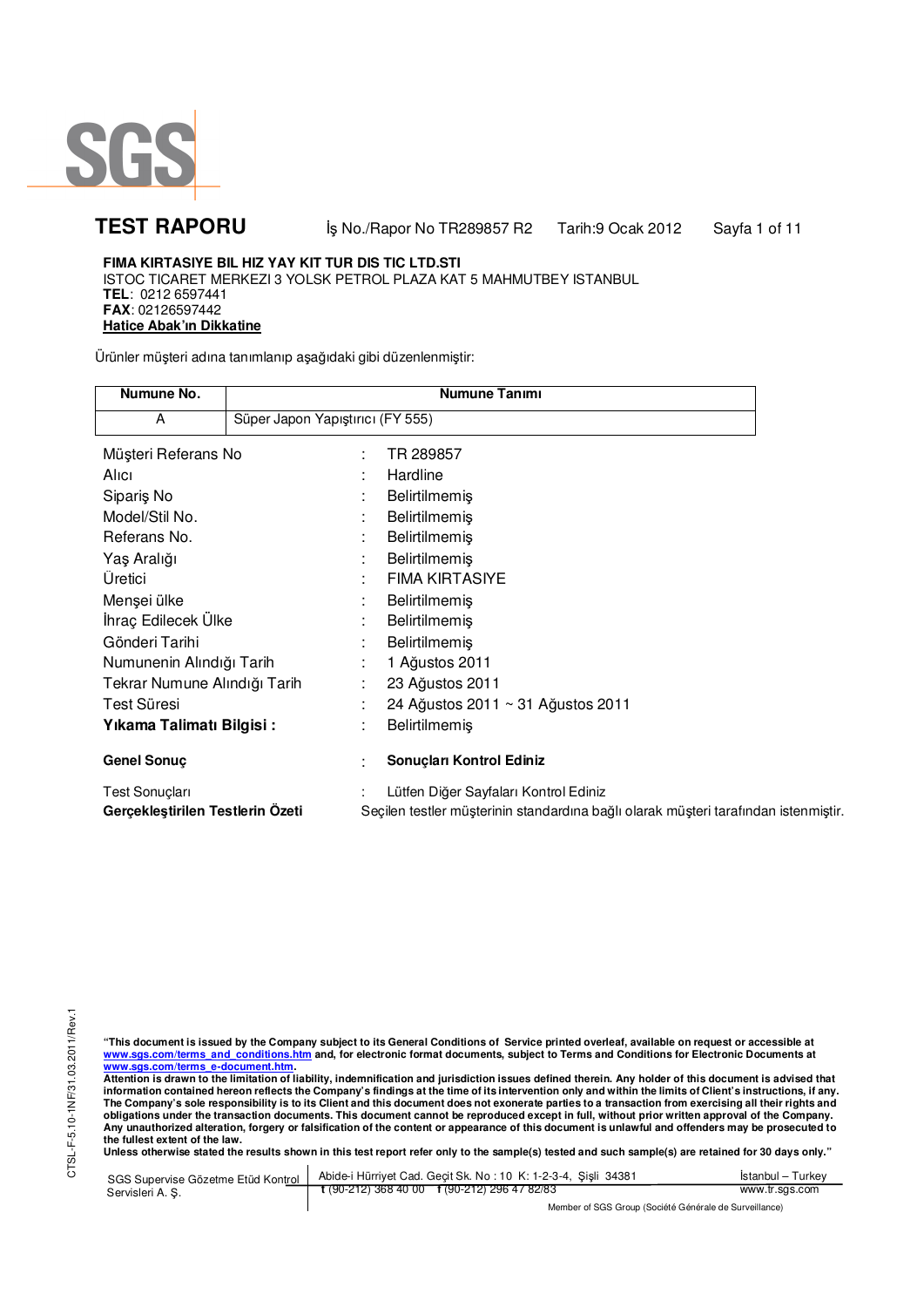

**TEST RAPORU** iş No./Rapor No TR289857 R2 Tarih:9 Ocak 2012 Sayfa 2 of 11

| <b>Test Parametreleri</b>            |       | <b>Sonuc</b> |
|--------------------------------------|-------|--------------|
| <b>Kimyasal Testler</b>              | 1+2+3 |              |
| <b>VOCs</b>                          |       |              |
| Allergenous Disperse Dyes            |       |              |
| <b>Migration of Certain Elements</b> |       |              |

| Remarks                          |                                                                                                                                                                                                                                                                                                                                                                                                               | $G = M\ddot{\mu}$ şteri standardına uygun                                                                                                                                                                                                                                                                                                                                                                                                                                                                                                                                                                                                                                                                                                                                                                                                                                                                                                                                                                                                                                                                                                                                                                                                                                                                                                   |                   |
|----------------------------------|---------------------------------------------------------------------------------------------------------------------------------------------------------------------------------------------------------------------------------------------------------------------------------------------------------------------------------------------------------------------------------------------------------------|---------------------------------------------------------------------------------------------------------------------------------------------------------------------------------------------------------------------------------------------------------------------------------------------------------------------------------------------------------------------------------------------------------------------------------------------------------------------------------------------------------------------------------------------------------------------------------------------------------------------------------------------------------------------------------------------------------------------------------------------------------------------------------------------------------------------------------------------------------------------------------------------------------------------------------------------------------------------------------------------------------------------------------------------------------------------------------------------------------------------------------------------------------------------------------------------------------------------------------------------------------------------------------------------------------------------------------------------|-------------------|
|                                  |                                                                                                                                                                                                                                                                                                                                                                                                               | $K = M\ddot{\mu}$ şteri standardına uygun değil                                                                                                                                                                                                                                                                                                                                                                                                                                                                                                                                                                                                                                                                                                                                                                                                                                                                                                                                                                                                                                                                                                                                                                                                                                                                                             |                   |
|                                  |                                                                                                                                                                                                                                                                                                                                                                                                               | = Sınır değer belirtilmedi                                                                                                                                                                                                                                                                                                                                                                                                                                                                                                                                                                                                                                                                                                                                                                                                                                                                                                                                                                                                                                                                                                                                                                                                                                                                                                                  |                   |
| Notes:                           |                                                                                                                                                                                                                                                                                                                                                                                                               | Conclusions on meet/fail are based on the test result from the actual sampling of the received sample(s).                                                                                                                                                                                                                                                                                                                                                                                                                                                                                                                                                                                                                                                                                                                                                                                                                                                                                                                                                                                                                                                                                                                                                                                                                                   |                   |
|                                  | The composite sampling method is based on the client's special request and is a modification from the testing                                                                                                                                                                                                                                                                                                 |                                                                                                                                                                                                                                                                                                                                                                                                                                                                                                                                                                                                                                                                                                                                                                                                                                                                                                                                                                                                                                                                                                                                                                                                                                                                                                                                             |                   |
|                                  | standard.                                                                                                                                                                                                                                                                                                                                                                                                     |                                                                                                                                                                                                                                                                                                                                                                                                                                                                                                                                                                                                                                                                                                                                                                                                                                                                                                                                                                                                                                                                                                                                                                                                                                                                                                                                             |                   |
|                                  | Residual sample returned to client.                                                                                                                                                                                                                                                                                                                                                                           |                                                                                                                                                                                                                                                                                                                                                                                                                                                                                                                                                                                                                                                                                                                                                                                                                                                                                                                                                                                                                                                                                                                                                                                                                                                                                                                                             |                   |
|                                  |                                                                                                                                                                                                                                                                                                                                                                                                               |                                                                                                                                                                                                                                                                                                                                                                                                                                                                                                                                                                                                                                                                                                                                                                                                                                                                                                                                                                                                                                                                                                                                                                                                                                                                                                                                             |                   |
|                                  | The test results relate to the tested items only.<br>Test reports without SGS seal and authorised signatures are invalid.<br>Reported results do not include uncertainties.<br>evaluation has been carried out in accordance with UKAS and DAkkS requirements.<br>interpretations expressed herein are outside the scope of UKAS or DAkkS Accreditation.<br>Issued in Istanbul<br>Signed for and on behalf of | The reported expanded uncertainty is based on a standard uncertainty multiplied by a coverage factor k=2, providing a level of confidence of approximately 95%. The uncertainty<br>In this Test Report tests marked (1) are included in the UKAS Accreditation Scope, marked (2) are included in the DAkkS Accreditation Scope of this Laboratory. Opinions and<br>NOTE: IN THIS REVISED-1 REPORT ALLERGENOUS DISPERSE DYES RESULT FOR COMPONENT 4 AND MIGRATION OF<br>CERTAIN ELEMENTS RESULTS FOR COMPONENTS 1+2+3&4 WERE ADDED BY THE REQUEST OF THE APPLICANT.<br>THIS REPORT SUPERSEDES OUR REPORT NO: 289857 R1 DATED 8.9.2011                                                                                                                                                                                                                                                                                                                                                                                                                                                                                                                                                                                                                                                                                                        |                   |
|                                  | SGS Supervise Gözetme Etüd                                                                                                                                                                                                                                                                                                                                                                                    |                                                                                                                                                                                                                                                                                                                                                                                                                                                                                                                                                                                                                                                                                                                                                                                                                                                                                                                                                                                                                                                                                                                                                                                                                                                                                                                                             |                   |
|                                  | Kontrol Servisleri A.Ş.                                                                                                                                                                                                                                                                                                                                                                                       |                                                                                                                                                                                                                                                                                                                                                                                                                                                                                                                                                                                                                                                                                                                                                                                                                                                                                                                                                                                                                                                                                                                                                                                                                                                                                                                                             |                   |
|                                  |                                                                                                                                                                                                                                                                                                                                                                                                               |                                                                                                                                                                                                                                                                                                                                                                                                                                                                                                                                                                                                                                                                                                                                                                                                                                                                                                                                                                                                                                                                                                                                                                                                                                                                                                                                             |                   |
| Nilay Gültekin                   |                                                                                                                                                                                                                                                                                                                                                                                                               | Ayse Cimen                                                                                                                                                                                                                                                                                                                                                                                                                                                                                                                                                                                                                                                                                                                                                                                                                                                                                                                                                                                                                                                                                                                                                                                                                                                                                                                                  |                   |
|                                  | <b>Customer Services Team Leader</b>                                                                                                                                                                                                                                                                                                                                                                          | <b>Customer Services Manager</b>                                                                                                                                                                                                                                                                                                                                                                                                                                                                                                                                                                                                                                                                                                                                                                                                                                                                                                                                                                                                                                                                                                                                                                                                                                                                                                            |                   |
|                                  |                                                                                                                                                                                                                                                                                                                                                                                                               | <b>VIE ETUD</b>                                                                                                                                                                                                                                                                                                                                                                                                                                                                                                                                                                                                                                                                                                                                                                                                                                                                                                                                                                                                                                                                                                                                                                                                                                                                                                                             |                   |
| CTSL-F-5.10-1NF/31.03.2011/Rev.1 | www.sas.com/terms e-document.htm.<br>the fullest extent of the law.                                                                                                                                                                                                                                                                                                                                           | "This document is issued by the Company subject to its General Conditions of Service printed overleaf, available on request or accessible at<br>www.sgs.com/terms and conditions.htm and, for electronic format documents, subject to Terms and Conditions for Electronic Documents at<br>Attention is drawn to the limitation of liability, indemnification and jurisdiction issues defined therein. Any holder of this document is advised that<br>information contained hereon reflects the Company's findings at the time of its intervention only and within the limits of Client's instructions, if any.<br>The Company's sole responsibility is to its Client and this document does not exonerate parties to a transaction from exercising all their rights and<br>obligations under the transaction documents. This document cannot be reproduced except in full, without prior written approval of the Company.<br>Any unauthorized alteration, forgery or falsification of the content or appearance of this document is unlawful and offenders may be prosecuted to<br>Unless otherwise stated the results shown in this test report refer only to the sample(s) tested and such sample(s) are retained for 30 days only."<br>SGS Sunervise Gözetme Etüd Kontrol Abide-i Hürriyet Cad. Gecit Sk. No: 10 K: 1-2-3-4, Sisli 34381 | Istanbul - Turkey |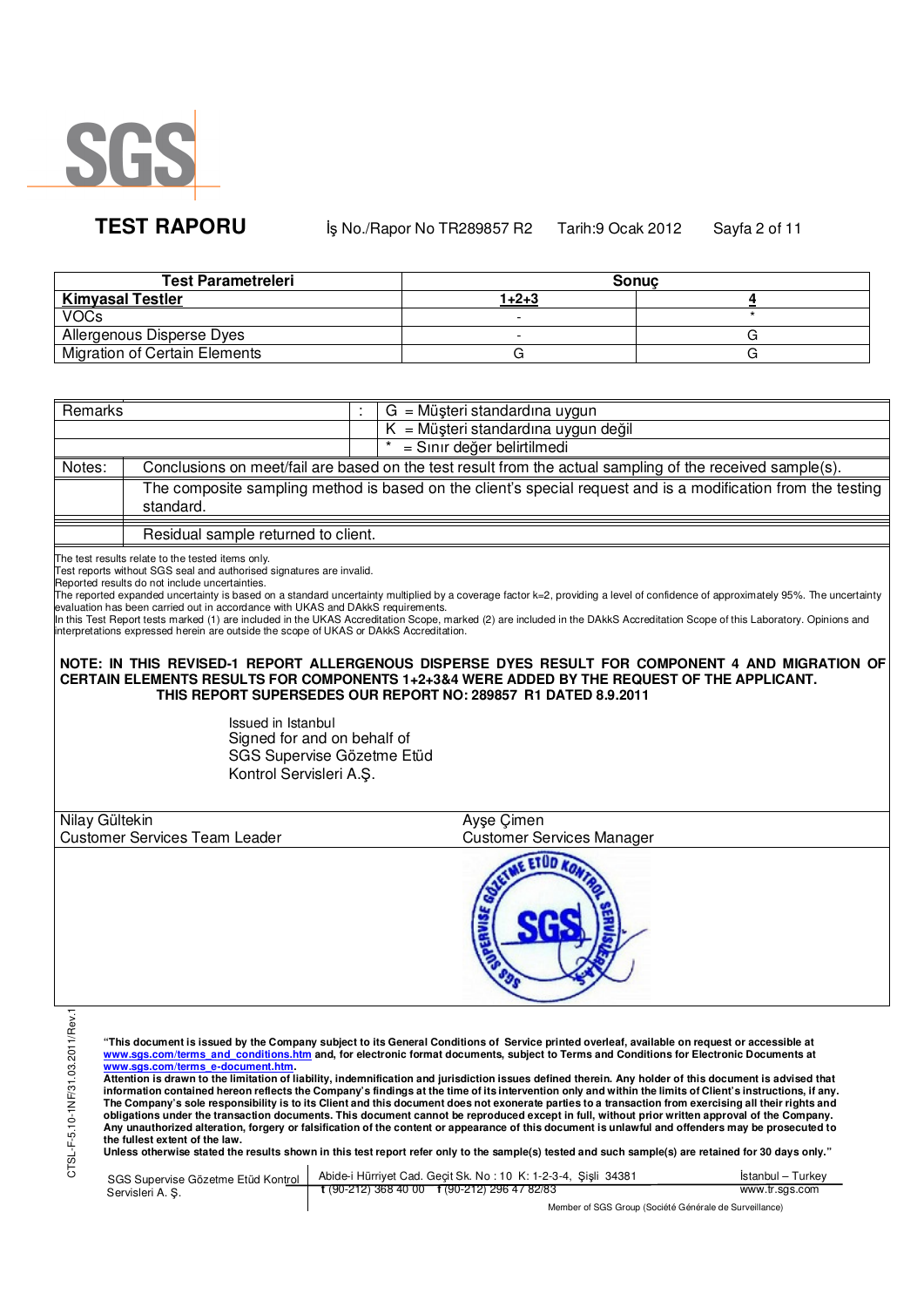

**TEST RAPORU** iş No./Rapor No TR289857 R2 Tarih:9 Ocak 2012 Sayfa 3 of 11

Jaul

"This document is issued by the Company subject to its General Conditions of Service printed overleaf, available on request or accessible at<br>www.sgs.com/terms\_and\_conditions.htm\_and, for electronic format documents, subjec <mark>www.sgs.com/terms\_e-document.htm.</mark><br>Attention is drawn to the limitation of liability, indemnification and jurisdiction issues defined therein. Any holder of this document is advised that

information contained hereon reflects the Company's findings at the time of its intervention only and within the limits of Client's instructions, if any.<br>The Company's sole responsibility is to its Client and this document obligations under the transaction documents. This document cannot be reproduced except in full, without prior written approval of the Company.<br>Any unauthorized alteration, forgery or falsification of the content or appeara

**Unless otherwise stated the results shown in this test report refer only to the sample(s) tested and such sample(s) are retained for 30 days only."** 

SGS Supervise Gözetme Etüd Kontrol Servisleri A. Ş. Abide-i Hürriyet Cad. Geçit Sk. No : 10 K: 1-2-3-4, Şişli 34381 **t** (90-212) 368 40 00 **f** (90-212) 296 47 82/83 İstanbul – Turkey www.tr.sgs.com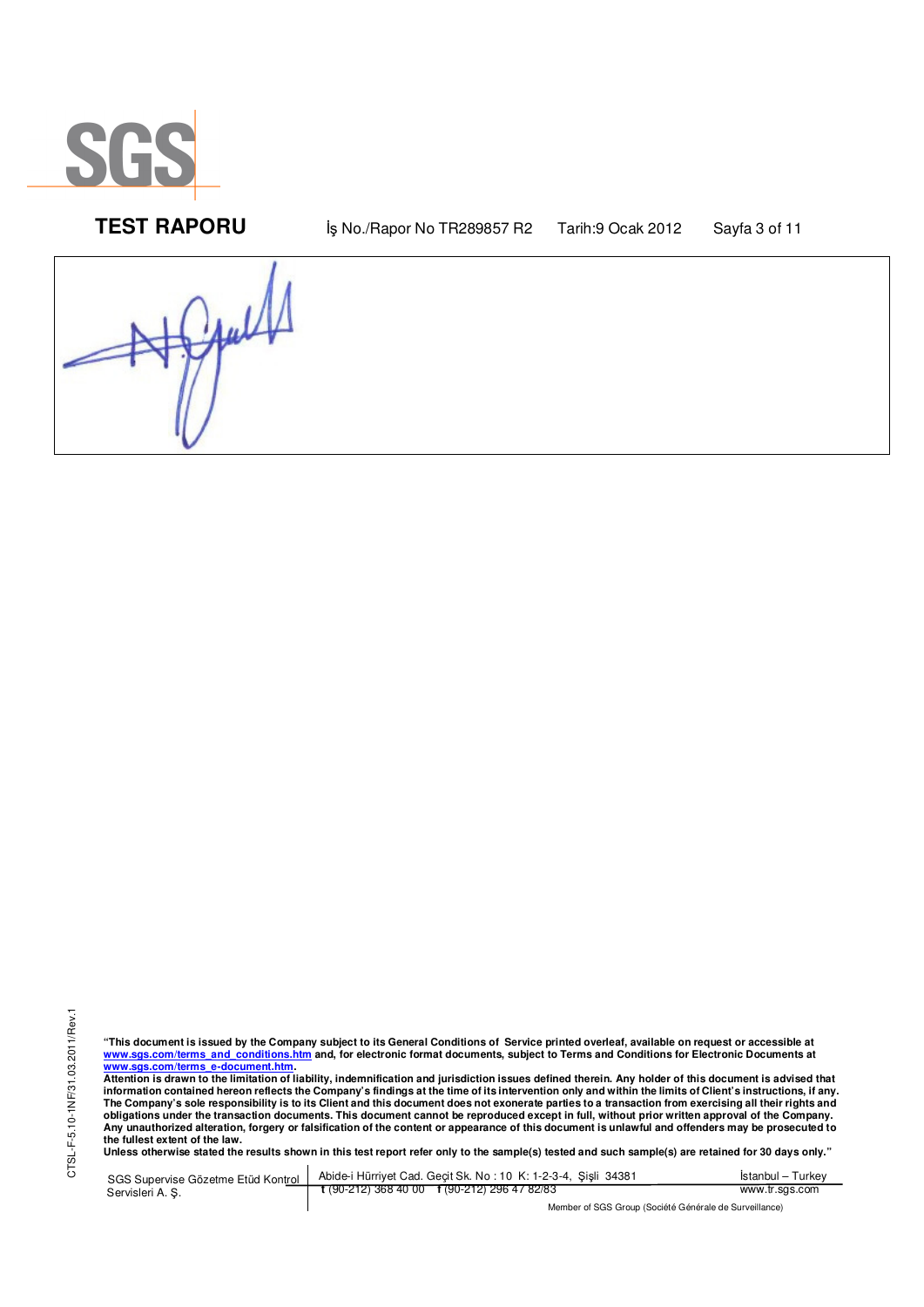

**TEST RAPORU** iş No./Rapor No TR289857 R2 Tarih:9 Ocak 2012 Sayfa 4 of 11

**Component List / List of Materials for Chemical Test**

| Sample No. | <b>Sample Description</b> | <b>Sample Colour</b> | <b>Material No.</b> | <b>Component</b> | <b>Material</b> | Colour |
|------------|---------------------------|----------------------|---------------------|------------------|-----------------|--------|
|            | Strong adhesive (FY 555)  | White                |                     | ∟id              | <b>Plastic</b>  | White  |
| A          | Strong adhesive (FY 555)  | White                |                     | Main part        | Plastic         | White  |
|            | Strong adhesive (FY 555)  | White                |                     | Pipe             | Plastic         | White  |
|            | Strong adhesive (FY 555)  | Clear                |                     | Glue             |                 | Clear  |

"This document is issued by the Company subject to its General Conditions of Service printed overleaf, available on request or accessible at<br>www.sgs.com/terms\_and\_conditions.htm\_and, for electronic format documents, subjec <mark>www.sgs.com/terms\_e-document.htm.</mark><br>Attention is drawn to the limitation of liability, indemnification and jurisdiction issues defined therein. Any holder of this document is advised that

information contained hereon reflects the Company's findings at the time of its intervention only and within the limits of Client's instructions, if any.<br>The Company's sole responsibility is to its Client and this document **obligations under the transaction documents. This document cannot be reproduced except in full, without prior written approval of the Company.**  Any unauthorized alteration, forgery or falsification of the content or appearance of this document is unlawful and offenders may be prosecuted to<br>the fullest extent of the law.<br>Unless otherwise stated the results shown in

SGS Supervise Gözetme Etüd Kontrol Servisleri A. Ş. Abide-i Hürriyet Cad. Geçit Sk. No : 10 K: 1-2-3-4, Şişli 34381 **t** (90-212) 368 40 00 **f** (90-212) 296 47 82/83 İstanbul – Turkey www.tr.sgs.com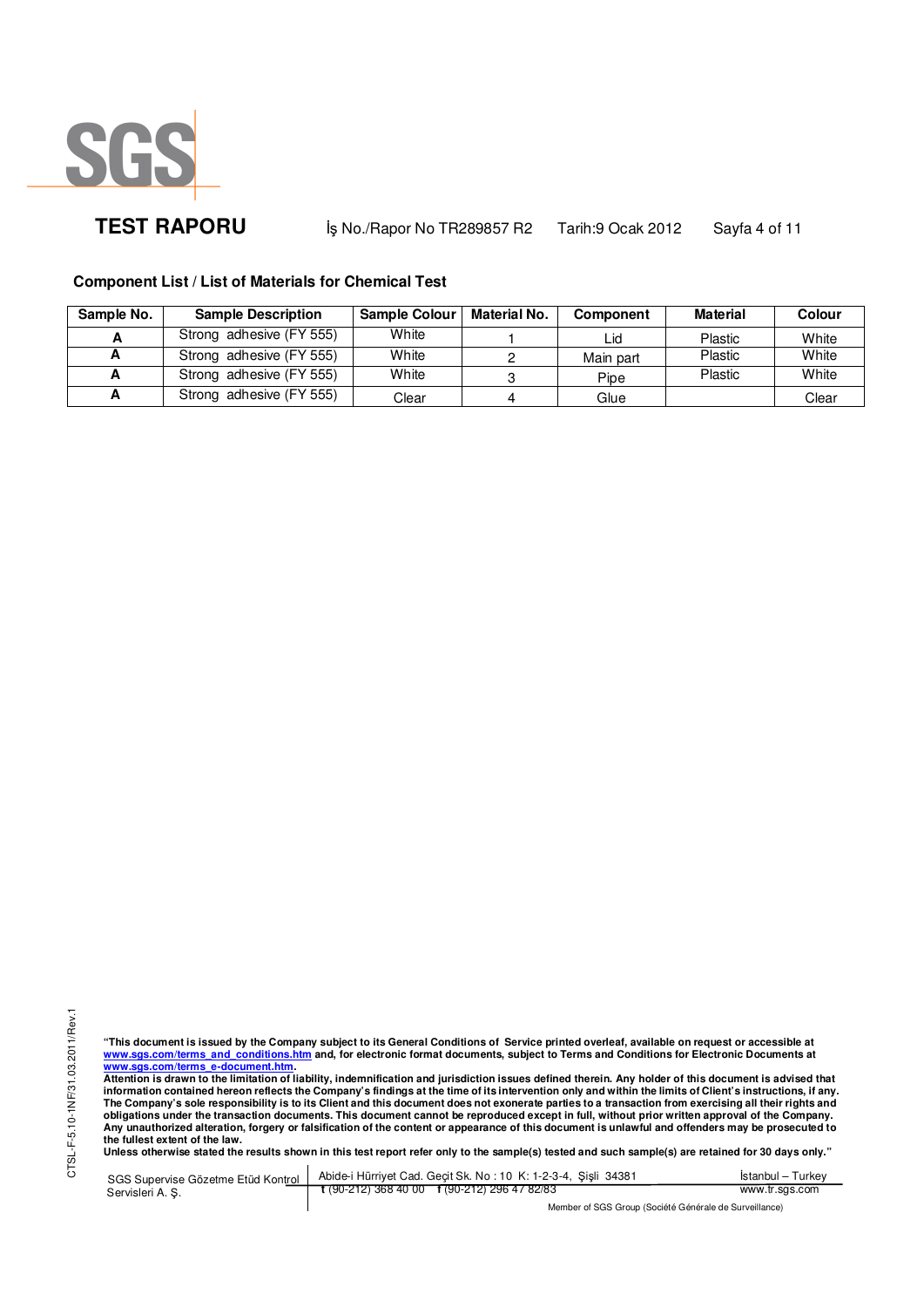

**Detail Test Result:#**

**Test Results** 

### 1 & 2. To determine Volatile Organic Compounds (VOCs) Screening by Semi-quantitative Method. & Identification of Carcinogenic, Mutagenic, Reprotoxic (CMR) compounds from Volatile **Organic Compounds (VOCs) Screening.**

- Method : 1) Analysis was performed by Headspace Gas Chromatography Mass Spectrometry against NIST Library.
	- 2) With reference to 67/548/EEC Annex I.

| <b>Test Item</b>                                 | CAS No.        | Results (mg/kg) | Classification                                                                        |
|--------------------------------------------------|----------------|-----------------|---------------------------------------------------------------------------------------|
| <b>Ethvl Alcohol</b>                             | $64 - 17 - 5$  | 10              | F: R11                                                                                |
| Methylene Chloride                               | 75-09-2        | 4.5             | Carc. Cat. 3; R40                                                                     |
| 2-Propenenitrile                                 | $107 - 13 - 1$ | 17              | F: R11<br>Carc. Cat. 2; R45<br>T: R23/24/25<br>Xi:R37/38-41<br><b>R43</b><br>N:R51-53 |
| 2-Propenoic Acid,<br>2-Methyl-, Methyl Ester     | $80 - 62 - 6$  | 27              | F: R11<br>Xi:R37/38<br>R43                                                            |
| <b>Triethyl Phosphate</b>                        | 78-40-0        | 8.5             | <b>Xn: R22</b>                                                                        |
| <b>Butanedioic Acid.</b><br><b>Diethyl Ester</b> | 123-25-1       | 5.7             | NА                                                                                    |

### Sample Description:

1. Transparent Liquid

Compounds are identified when the signal to noise ration > 3 and the quality value > 80. Note:  $1$ . Concentration calculation based on semi-quantitative GCMS analysis against internal  $\overline{2}$ standard concentration.

- 3. mg/kg = milligram per kilogram
- $NA = Not applicable$ 4.
- 
- Please refer to Appendix A for the basis of CMR classification against 67/548/EEC and 5. possible CMR compounds of the identified positive heavy metals and elemental compounds listed
- Although the above screening methods cannot detect the entire list of category 1, 2 & 3 CMR 6. under 67/548/EEC, these are the most practical screening techniques available for chemical compounds identification.
- Upon availability of technology, further qualitative and quantitative verification is 7. recommended.

"This document is issued by the Company subject to its General Conditions of Service printed overleaf, available on request or accessible at<br>www.sgs.com/terms\_and\_conditions.htm\_and, for electronic format documents, subjec

<mark>www.sgs.com/terms\_e-document.htm.</mark><br>Attention is drawn to the limitation of liability, indemnification and jurisdiction issues defined therein. Any holder of this document is advised that information contained hereon reflects the Company's findings at the time of its intervention only and within the limits of Client's instructions, if any.<br>The Company's sole responsibility is to its Client and this document **obligations under the transaction documents. This document cannot be reproduced except in full, without prior written approval of the Company. Any unauthorized alteration, forgery or falsification of the content or appearance of this document is unlawful and offenders may be prosecuted to the fullest extent of the law.** 

Unless otherwise stated the results shown in this test report refer only to the sample(s) tested and such sample(s) are retained for 30 days only."

| SGS Supervise Gözetme Etüd Kontrol | Abide-i Hürriyet Cad. Gecit Sk. No: 10 K: 1-2-3-4, Sisli 34381 | İstanbul – Turkev |
|------------------------------------|----------------------------------------------------------------|-------------------|
| Servisleri A.S.                    | $\frac{1}{2}$ (90-212) 368 40 00 f (90-212) 296 47 82/83       | www.tr.sgs.com    |
|                                    | Mandezza (COC Craine (Capital Chatrola de Cumpillanas)         |                   |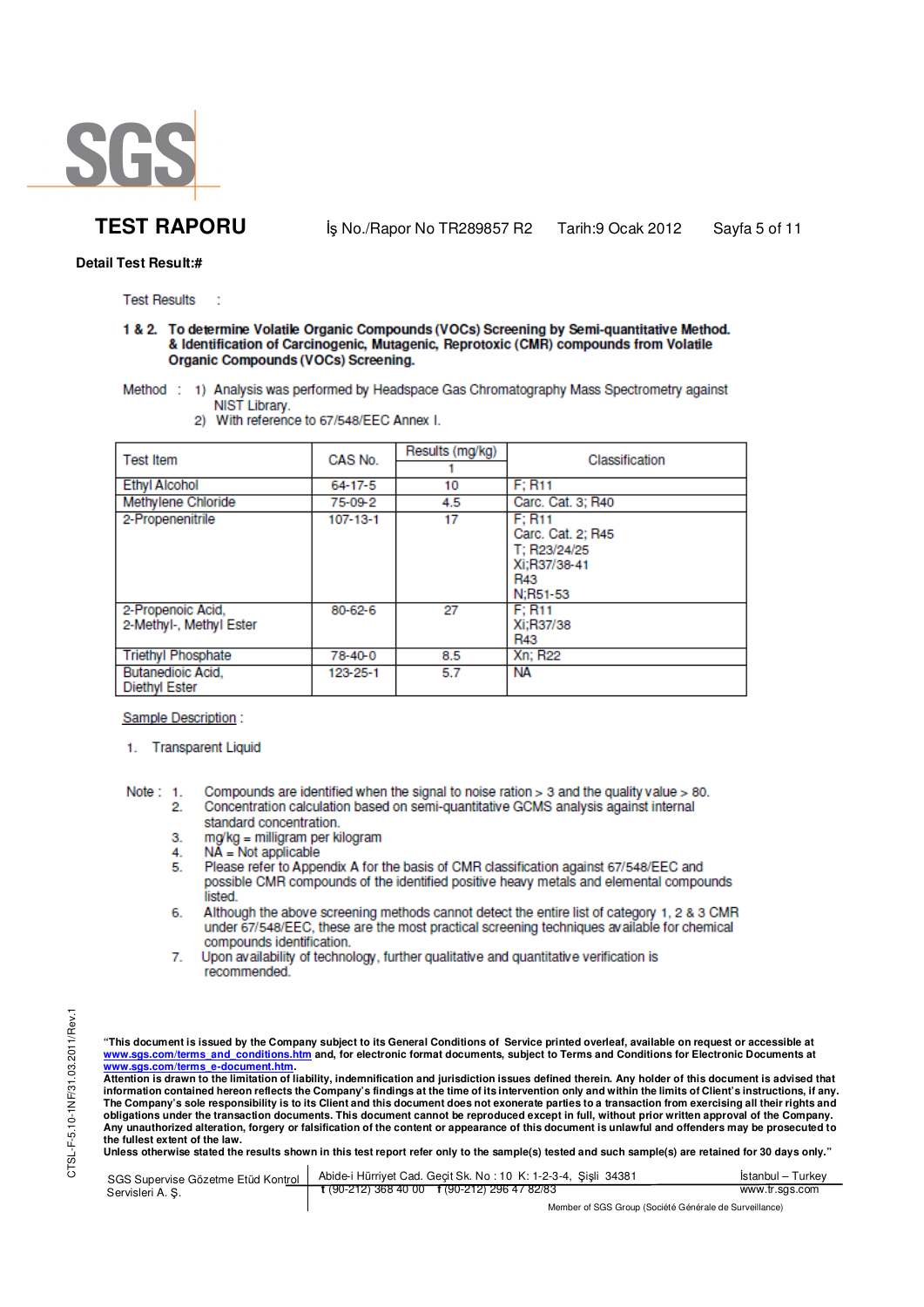

**TEST RAPORU** iş No./Rapor No TR289857 R2 Tarih:9 Ocak 2012 Sayfa 6 of 11

## **Appendix A**

### Basis for Carcinogen, Mutagen and Toxic to Reproduction (CMR) Classification under 67/548/EEC

| Carcinogen               | Substances known to be carcinogenic to man. There is sufficient evidence to establish a                                                                                         |
|--------------------------|---------------------------------------------------------------------------------------------------------------------------------------------------------------------------------|
| Category 1:              | causal association between human exposure to a substance and the development of<br>cancer.                                                                                      |
| Carcinogen               | Substances which should be regarded as if they are carcinogenic to man. There is                                                                                                |
| Category 2:              | sufficient evidence to provide a strong presumption that human exposure to a substance<br>may result in the development of cancer.                                              |
|                          | Generally on the basis of:                                                                                                                                                      |
|                          | - appropriate long-term animal studies<br>- other relevant information.                                                                                                         |
| Carcinogen               | Substances which cause concern for man owing to possible carcinogenic effects but in                                                                                            |
| Category 3:              | respect of which the available information is not adequate for making a satisfactory<br>assessment. There is some evidence from appropriate animal studies, but this is         |
|                          | insufficient to place the substance in Category 2.                                                                                                                              |
| Mutagen                  | Substances known to be mutagenic to man. There is sufficient evidence to establish a                                                                                            |
| Category 1:              | causal association between human exposure to a substance and heritable genetic<br>damage.                                                                                       |
| Mutagen<br>Category 2:   | Substances which should be regarded as if they are mutagenic to man. There is sufficient<br>evidence to provide a strong presumption that human exposure to the substance may   |
|                          | result in the development of heritable genetic damage, generally on the basis of:                                                                                               |
|                          | - appropriate animal studies.<br>- other relevant information.                                                                                                                  |
|                          |                                                                                                                                                                                 |
| Mutagen<br>Category 3:   | Substances which cause concern for man owing to possible mutagenic effects. There is<br>evidence from appropriate mutagenicity studies, but this is insufficient to place the   |
|                          | substance in Category 2.                                                                                                                                                        |
| Toxic to<br>Reproduction | Substances known to impair fertility in humans. There is sufficient evidence to establish a                                                                                     |
| Category 1               | causal relationship between human exposure to the substance and impaired fertility.<br>Substances known to cause developmental toxicity in humans. There is sufficient evidence |
|                          | to establish a causal relationship between human exposure to the substance and                                                                                                  |
|                          | subsequent developmental toxic effects in the progeny.                                                                                                                          |

"This document is issued by the Company subject to its General Conditions of Service printed overleaf, available on request or accessible at<br>www.sgs.com/terms\_and\_conditions.htm\_and, for electronic format documents, subjec

<u>www.sgs.com/terms\_e-document.htm.</u><br>Attention is drawn to the limitation of liability, indemnification and jurisdiction issues defined therein. Any holder of this document is advised that<br>information contained hereon refle obligations under the transaction documents. This document cannot be reproduced except in full, without prior written approval of the Company.<br>Any unauthorized alteration, forgery or falsification of the content or appeara

**Unless otherwise stated the results shown in this test report refer only to the sample(s) tested and such sample(s) are retained for 30 days only."** 

| SGS Supervise Gözetme Etüd Kontrol | Abide-i Hürriyet Cad. Gecit Sk. No: 10 K: 1-2-3-4, Sisli 34381 | Istanbul - Turkey |
|------------------------------------|----------------------------------------------------------------|-------------------|
| Servisleri A.S.                    | $t(90-212)3684000$ $t(90-212)2964782/83$                       | www.tr.sgs.com    |
|                                    | Member of SGS Group (Société Générale de Surveillance)         |                   |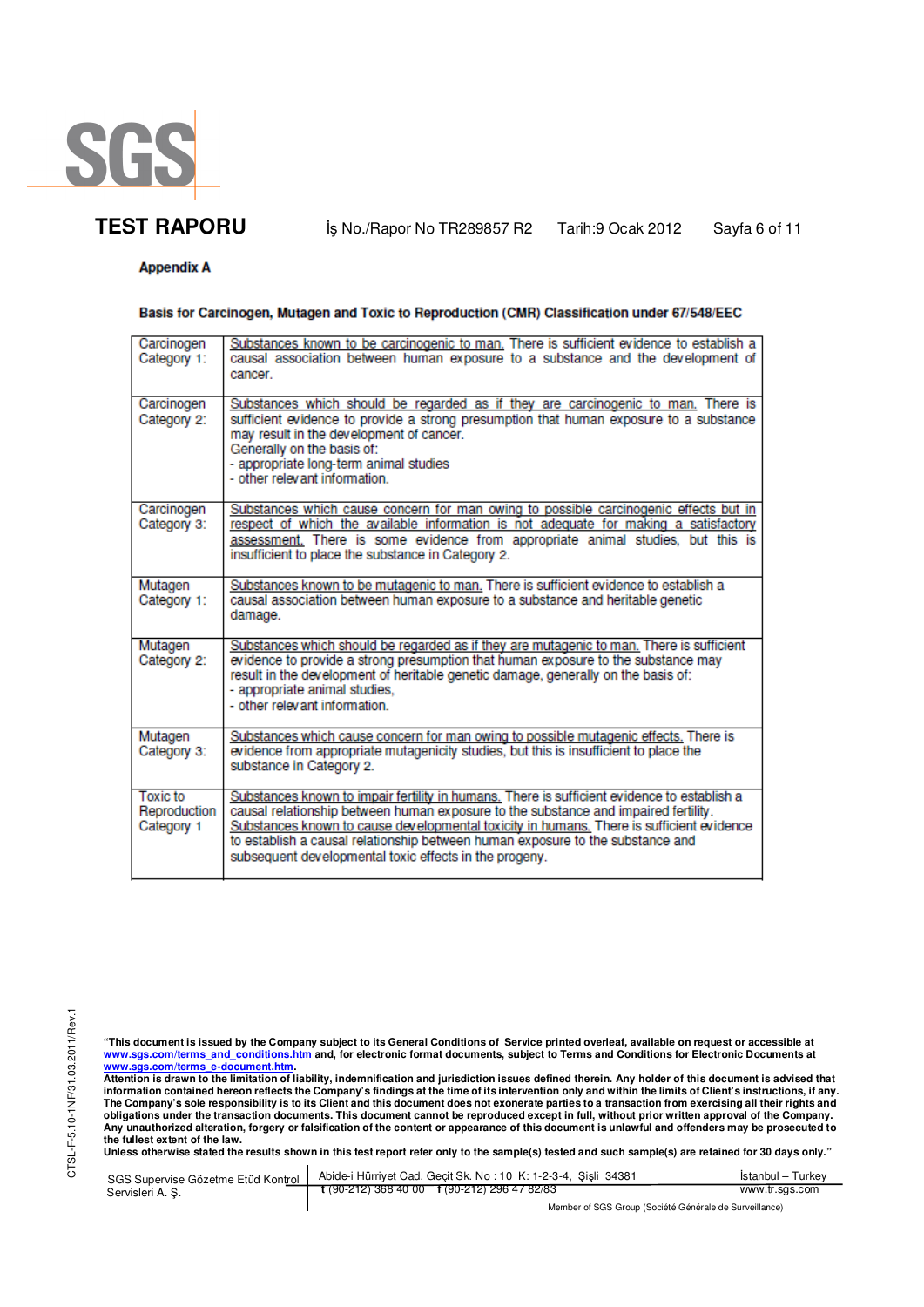

**TEST RAPORU** iş No./Rapor No TR289857 R2 Tarih:9 Ocak 2012 Sayfa 7 of 11

Basis for Carcinogen, Mutagen and Toxic to Reproduction (CMR) Classification under 67/548/EEC

| <b>Toxic to</b><br>Reproduction<br>Category 2 | Substances which should be regarded as if they impair fertility in humans. There is<br>sufficient evidence to provide a strong presumption that human exposure to the substance<br>may result in impaired fertility on the basis of:<br>- clear evidence in animal studies of impaired fertility in the absence of toxic effects, or,<br>evidence of impaired fertility occurring at around the same dose levels as other toxic effects<br>but which is not a secondary nonspecific consequence of the other toxic effects,<br>- other relevant information.<br>Substances which should be regarded as if they cause developmental toxicity to humans.<br>There is sufficient evidence to provide a strong presumption that human exposure to the<br>substance may result in developmental toxicity, generally on the basis of:<br>- clear results in appropriate animal studies where effects have been observed in the<br>absence of signs of marked maternal toxicity, or at around the same dose levels as other<br>toxic effects but which are not a secondary non-specific consequence of the other toxic<br>effects.<br>- other relevant information. |
|-----------------------------------------------|--------------------------------------------------------------------------------------------------------------------------------------------------------------------------------------------------------------------------------------------------------------------------------------------------------------------------------------------------------------------------------------------------------------------------------------------------------------------------------------------------------------------------------------------------------------------------------------------------------------------------------------------------------------------------------------------------------------------------------------------------------------------------------------------------------------------------------------------------------------------------------------------------------------------------------------------------------------------------------------------------------------------------------------------------------------------------------------------------------------------------------------------------------------|
| <b>Toxic to</b><br>Reproduction<br>Category 3 | Substances which cause concern for human fertility. Generally on the basis of:<br>- results in appropriate animal studies which provide sufficient evidence to cause a strong<br>suspicion of impaired fertility in the absence of toxic effects, or evidence of impaired fertility<br>occurring at around the same dose levels as other toxic effects, but which is not a<br>secondary non-specific consequence of the other toxic effects, but where the evidence is<br>insufficient to place the substance in Category 2<br>- other relevant information.<br>Substances which cause concern for humans owing to possible developmental toxic<br>effects. Generally on the basis of:<br>- results in appropriate animal studies which provide sufficient evidence to cause a strong<br>suspicion of developmental toxicity in the absence of signs of marked maternal toxicity, or<br>at around the same dose levels as other toxic effects but which are not a secondary non-<br>specific consequence of the other toxic effects, but where the evidence is insufficient to<br>place the substance in Category 2,<br>- other relevant information.        |

CTSL-F-5.10-1NF/31.03.2011/Rev.1 CTSL-F-5.10-1NF/31.03.2011/Rev.1

"This document is issued by the Company subject to its General Conditions of Service printed overleaf, available on request or accessible at<br>www.sgs.com/terms\_and\_conditions.htm\_and, for electronic format documents, subjec

<u>www.sgs.com/terms\_e-document.htm.</u><br>Attention is drawn to the limitation of liability, indemnification and jurisdiction issues defined therein. Any holder of this document is advised that<br>information contained hereon refle **obligations under the transaction documents. This document cannot be reproduced except in full, without prior written approval of the Company. Any unauthorized alteration, forgery or falsification of the content or appearance of this document is unlawful and offenders may be prosecuted to the fullest extent of the law.** 

**Unless otherwise stated the results shown in this test report refer only to the sample(s) tested and such sample(s) are retained for 30 days only."** 

| SGS Supervise Gözetme Etüd Kontrol | Abide-i Hürriyet Cad. Gecit Sk. No: 10 K: 1-2-3-4, Sisli 34381 | Istanbul – Turkev |
|------------------------------------|----------------------------------------------------------------|-------------------|
| Servisleri A. S.                   | $\frac{1}{2}$ (90-212) 368 40 00 f (90-212) 296 47 82/83       | www.tr.sgs.com    |
|                                    | Member of SGS Group (Société Générale de Surveillance)         |                   |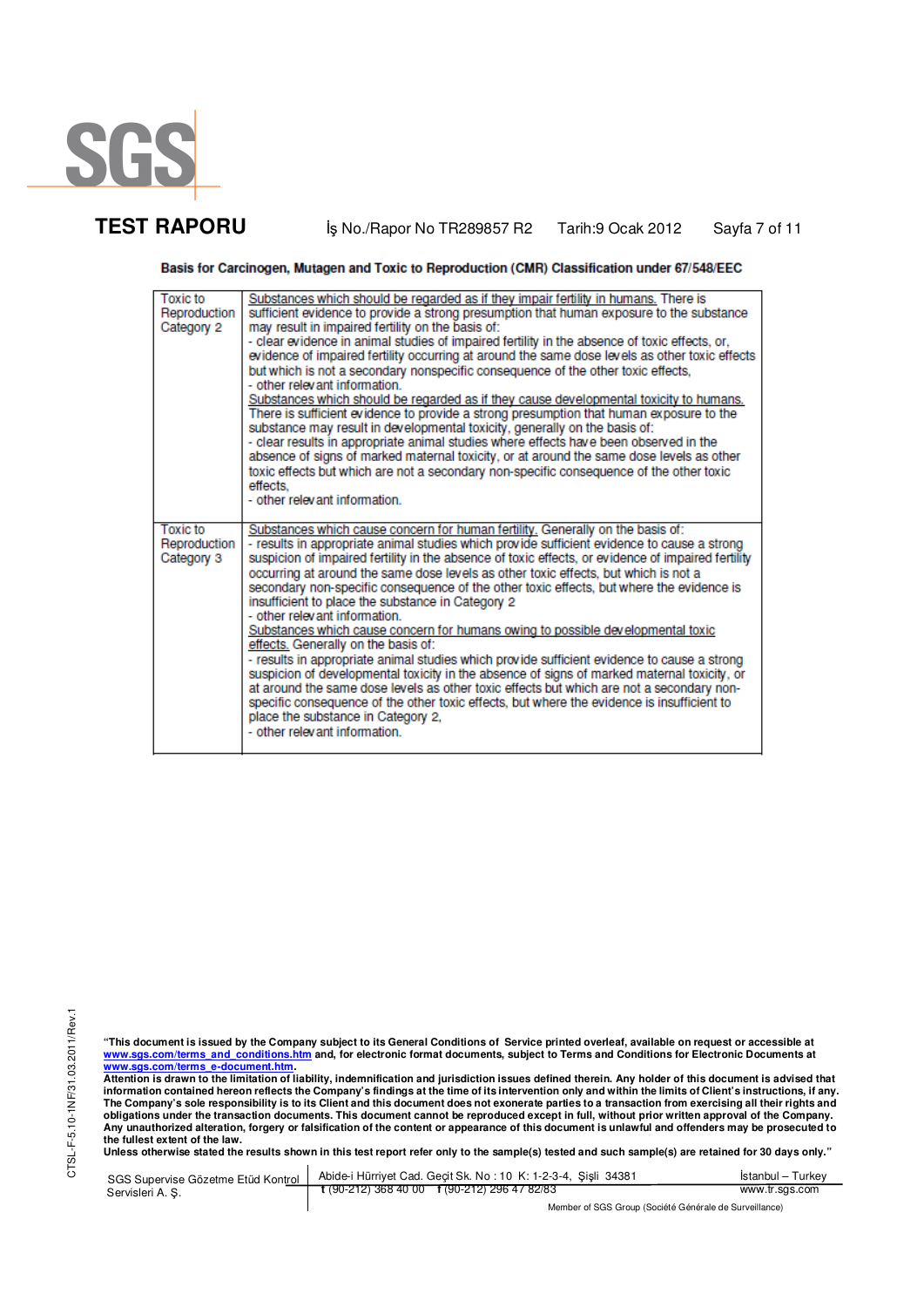

#### **Indication of Particular Risks**

| Abbreviation / Risk Phrase (R) | <b>Description of Hazard</b>                                                                                                                                                                                        |
|--------------------------------|---------------------------------------------------------------------------------------------------------------------------------------------------------------------------------------------------------------------|
| F                              | Highly Flammable - Chemicals that may catch fire in<br>contact with air, only need brief contact with an ignition<br>source, have a very low flash point or evolve highly<br>flammable gases in contact with water. |
| т                              | Toxic - Chemicals that at low levels cause damage to<br>health.                                                                                                                                                     |
| Ν                              | <b>Environmental Hazard</b>                                                                                                                                                                                         |
| Хn                             | Harmful - Chemicals that may cause damage to health.                                                                                                                                                                |
| Хi                             | Irritant - Chemicals that may cause inflammation to the<br>skin or other mucous membranes.                                                                                                                          |
| Carc. Cat 2                    | Substances known to be carcinogenic to man                                                                                                                                                                          |
| Carc, Cat 3                    | Substances which should be regarded as if they are<br>carcinogenic to man                                                                                                                                           |
| <b>R11</b>                     | <b>Highly flammable</b>                                                                                                                                                                                             |
| R <sub>22</sub>                | Harmful if swallowed                                                                                                                                                                                                |
| R23/24/25                      | Toxic by inhalation, in contact with skin and if swallowed                                                                                                                                                          |
| R37/38                         | Irritating to respiratory system and skin                                                                                                                                                                           |
| R <sub>40</sub>                | Limited evidence of a carcinogenic effect                                                                                                                                                                           |
| R41                            | Risk of serious damage to eyes                                                                                                                                                                                      |
| R43                            | May cause sensitization by skin contact                                                                                                                                                                             |
| <b>R45</b>                     | May cause cancer                                                                                                                                                                                                    |
| <b>R51</b>                     | Toxic to aquatic organisms                                                                                                                                                                                          |
| <b>R52</b>                     | Harmful to aquatic organisms                                                                                                                                                                                        |
| <b>R53</b>                     | May cause long-term adverse effects in the aquatic<br>environment                                                                                                                                                   |

**#This test was performed at SGS Hong Kong as subcontact.** 

"This document is issued by the Company subject to its General Conditions of Service printed overleaf, available on request or accessible at<br>www.sgs.com/terms\_and\_conditions.htm\_and, for electronic format documents, subjec

<u>www.sgs.com/terms\_e-document.htm.</u><br>Attention is drawn to the limitation of liability, indemnification and jurisdiction issues defined therein. Any holder of this document is advised that<br>information contained hereon refle obligations under the transaction documents. This document cannot be reproduced except in full, without prior written approval of the Company.<br>Any unauthorized alteration, forgery or falsification of the content or appeara

**Unless otherwise stated the results shown in this test report refer only to the sample(s) tested and such sample(s) are retained for 30 days only."** 

| SGS Supervise Gözetme Etüd Kontrol II<br>Servisleri A.S. | Abide-i Hürriyet Cad. Gecit Sk. No: 10 K: 1-2-3-4, Sisli 34381       | Istanbul – Turkev |
|----------------------------------------------------------|----------------------------------------------------------------------|-------------------|
|                                                          | $\frac{1}{2}$ (90-212) 368 40 00 $\frac{1}{2}$ (90-212) 296 47 82/83 | www.tr.sgs.com    |
|                                                          | Member of SGS Group (Société Générale de Surveillance)               |                   |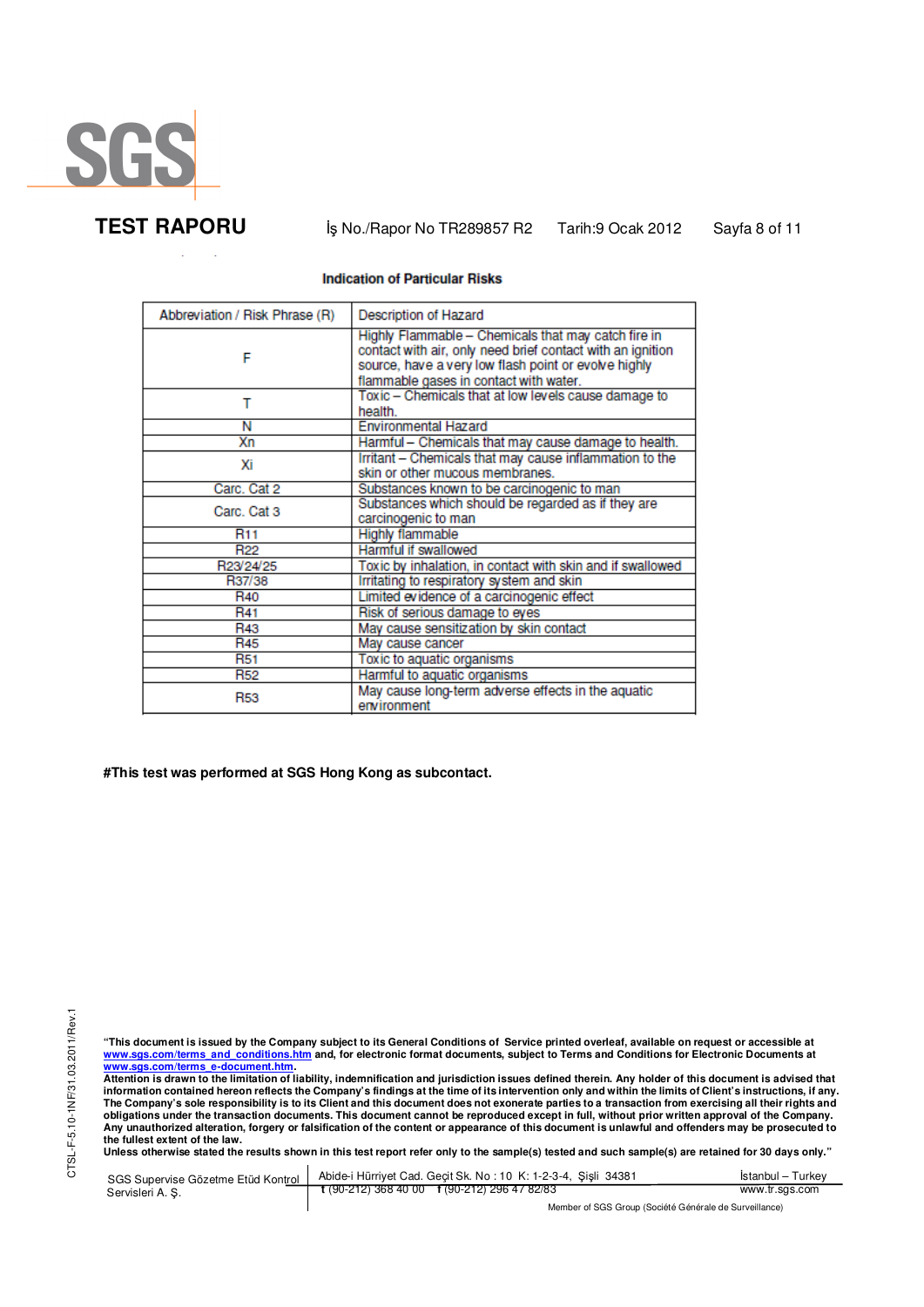

| <b>TEST RAPORU</b> |  |  |
|--------------------|--|--|
|--------------------|--|--|

**Iş No./Rapor No TR289857 R2 Tarih:9 Ocak 2012 Sayfa 9 of 11** 

| <b>Allergenous Disperse Dyes<sup>2</sup></b>                              |                                                                       |       |
|---------------------------------------------------------------------------|-----------------------------------------------------------------------|-------|
| Test Method:<br>WITH REFERENCE TO DIN 54231:2005 - ANALYSIS BY LC-DAD/MSD |                                                                       |       |
| <b>Component</b>                                                          | Cas No                                                                | 4     |
| C.I. Disperse Blue 1 (Structure No: C.I. 64 500)                          | 2475-45-8                                                             | n.d.  |
| C.I. Disperse Blue 3 (Structure No: C.I. 61 505)                          | 2475-46-9                                                             | n.d.  |
| C.I. Disperse Blue 7 (Structure No: C.I. 62 500)                          | 3179-90-6                                                             | n.d.  |
| C.I. Disperse Blue 26 (Structure No: C.I. 63 305)                         | 3860-63-7                                                             | n.d.  |
| C.I. Disperse Blue 35                                                     | 56524-77-7<br>56524-76-6                                              | n.d.  |
| C.I. Disperse Blue 102                                                    | 12222-97-8                                                            | n.d.  |
| C.I. Disperse Blue 106                                                    | 12223-01-7                                                            | n.d.  |
| C.I. Disperse Blue 124                                                    | 61951-51-7                                                            | n.d.  |
| C.I. Disperse Brown 1                                                     | 23355-64-8                                                            | n.d.  |
| C.I. Disperse Orange 1 (Structure No: C.I. 11 080)                        | 2581-69-3                                                             | n.d.  |
| C.I. Disperse Orange 3 (Structure No: C.I. 11 005)                        | 730-40-5                                                              | n.d.  |
| C.I. Disperse Orange 37/76                                                | 13301-61-6                                                            | n.d.  |
| C.I. Disperse Red 1 (Structure No: C.I. 11 110)                           | 2872-52-8                                                             | n.d.  |
| C.I. Disperse Red 11 (Structure No: C.I. 62 015)                          | 2872-48-2                                                             | n.d.  |
| C.I. Disperse Red 17 (Structure No: C.I. 11 210)                          | 3179-89-3                                                             | n.d.  |
| C.I. Disperse Yellow 1 (Structure No: C.I. 10 345)                        | 119-15-3                                                              | n.d.  |
| C.I. Disperse Yellow 3 (Structure No: C.I. 11 855)                        | 2832-40-8                                                             | n.d.  |
| C.I. Disperse Yellow 9 (Structure No: C.I. 10 375)                        | 6373-73-5                                                             | n.d.  |
| C.I. Disperse Yellow 23                                                   | 6250-23-3                                                             | n.d.  |
| C.I. Disperse Yellow 39                                                   |                                                                       | n.d.  |
| C.I. Disperse Yellow 49                                                   | 54824-37-2                                                            | n.d.  |
| C.I. Disperse Orange 149                                                  | 85136-74-9                                                            | n.d.  |
|                                                                           | Sonuç                                                                 | Geçti |
| Note(s):                                                                  | Results reported on sample extract only. The unit of result is mg/kg. |       |
|                                                                           |                                                                       |       |
| $n.d. =$                                                                  | not detected                                                          |       |
|                                                                           | exceed the limit                                                      |       |
| $\leq$ =                                                                  | less than                                                             |       |
| Detection $Limit =$                                                       | 15 mg/kg (for individual compound)                                    |       |
| Requirement by the client=                                                | Not detected                                                          |       |

"This document is issued by the Company subject to its General Conditions of Service printed overleaf, available on request or accessible at<br>www.sgs.com/terms\_and\_conditions.htm\_and, for electronic format documents, subjec

<u>www.sgs.com/terms\_e-document.htm.</u><br>Attention is drawn to the limitation of liability, indemnification and jurisdiction issues defined therein. Any holder of this document is advised that<br>information contained hereon refle obligations under the transaction documents. This document cannot be reproduced except in full, without prior written approval of the Company.<br>Any unauthorized alteration, forgery or falsification of the content or appeara

| SGS Supervise Gözetme Etüd Kontrol<br>Servisleri A. S. | Abide-i Hürriyet Cad. Gecit Sk. No: 10 K: 1-2-3-4, Sisli 34381 | Istanbul – Turkev |
|--------------------------------------------------------|----------------------------------------------------------------|-------------------|
|                                                        | t (90-212) 368 40 00 f (90-212) 296 47 82/83                   | www.tr.sgs.com    |
|                                                        | Member of SGS Group (Société Générale de Surveillance)         |                   |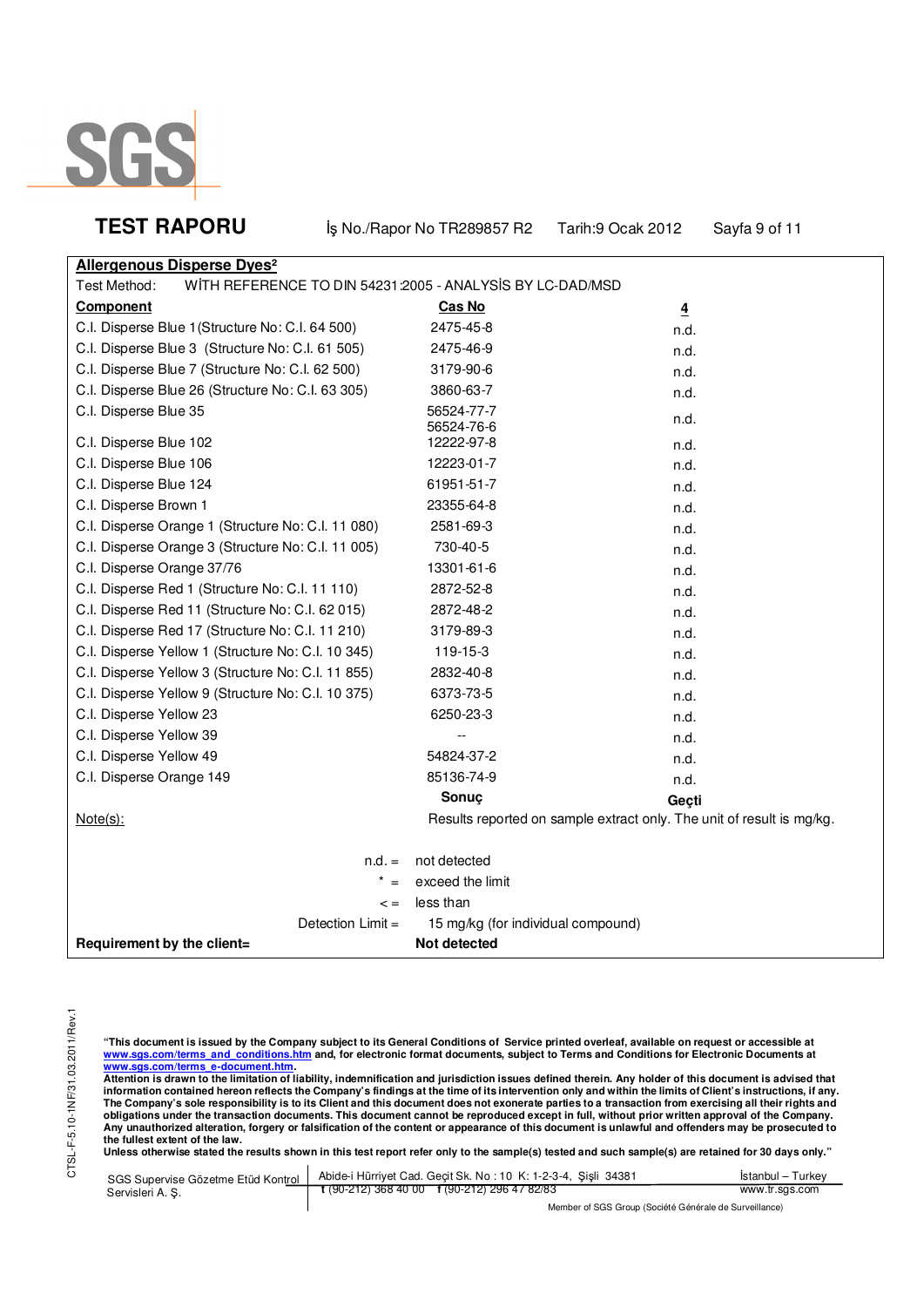

**TEST RAPORU BEAT AS A REPORT OF A TRAPORUPY SAYS AND REPORT OF A SAY A 10 of 11** 

|                                                  | $1$ and $0$ $0$ $0$ $0$ $0$ $0$ $1$ $-$                                                           |
|--------------------------------------------------|---------------------------------------------------------------------------------------------------|
| <b>Migration of Certain Elements<sup>2</sup></b> |                                                                                                   |
|                                                  | WITH REFERENCE TO BS EN 71-3:1995 BS 5665-3:1995 - ANALYSED BY ICP-OES/MS                         |
| $1+2+3$                                          | $\overline{\mathbf{4}}$                                                                           |
| n.d.                                             | n.d.                                                                                              |
| n.d.                                             | n.d.                                                                                              |
| n.d.                                             | n.d.                                                                                              |
| n.d.                                             | n.d.                                                                                              |
| n.d.                                             | n.d.                                                                                              |
| n.d.                                             | n.d.                                                                                              |
| n.d.                                             | n.d.                                                                                              |
| n.d.                                             | n.d.                                                                                              |
| Geçti                                            | Geçti                                                                                             |
|                                                  |                                                                                                   |
| not detected                                     |                                                                                                   |
| exceed the limit                                 |                                                                                                   |
| less than                                        |                                                                                                   |
|                                                  | Sb: 5 mg/kg, As: 2,5 mg/kg, Ba: 10 mg/kg, Cd: 5 mg/kg, Cr: 5 mg/kg, Pb: 5 mg/kg, Hg: 5 mg/kg, Se: |
| Arsenic (As)                                     | $25 \,\mathrm{mg/kg}$                                                                             |
| Cadmium (Cd)                                     | 75 mg/kg                                                                                          |
| Antimony (Sb)                                    | 60 mg/kg                                                                                          |
| Mercury (Hg)                                     | 60 mg/kg                                                                                          |
| Barium(Ba)                                       | 1000 mg/kg                                                                                        |
| Selenium (Se)                                    | 500 mg/kg                                                                                         |
| Lead(Pb)                                         | 90 mg/kg                                                                                          |
| Chromium(Cr)                                     | 60 mg/kg                                                                                          |
|                                                  | 10 mg/kg                                                                                          |

"This document is issued by the Company subject to its General Conditions of Service printed overleaf, available on request or accessible at<br>www.sgs.com/terms\_and\_conditions.htm\_and, for electronic format documents, subjec

<u>www.sgs.com/terms\_e-document.htm.</u><br>Attention is drawn to the limitation of liability, indemnification and jurisdiction issues defined therein. Any holder of this document is advised that<br>information contained hereon refle obligations under the transaction documents. This document cannot be reproduced except in full, without prior written approval of the Company.<br>Any unauthorized alteration, forgery or falsification of the content or appeara

**Unless otherwise stated the results shown in this test report refer only to the sample(s) tested and such sample(s) are retained for 30 days only."** 

| SGS Supervise Gözetme Etüd Kontrol  <br>Servisleri A. S. | Abide-i Hürriyet Cad. Gecit Sk. No: 10 K: 1-2-3-4, Sisli 34381 | Istanbul – Turkev |
|----------------------------------------------------------|----------------------------------------------------------------|-------------------|
|                                                          | $\frac{1}{2}$ (90-212) 368 40 00 f (90-212) 296 47 82/83       | www.tr.sgs.com    |
|                                                          | Member of SGS Group (Société Générale de Surveillance)         |                   |